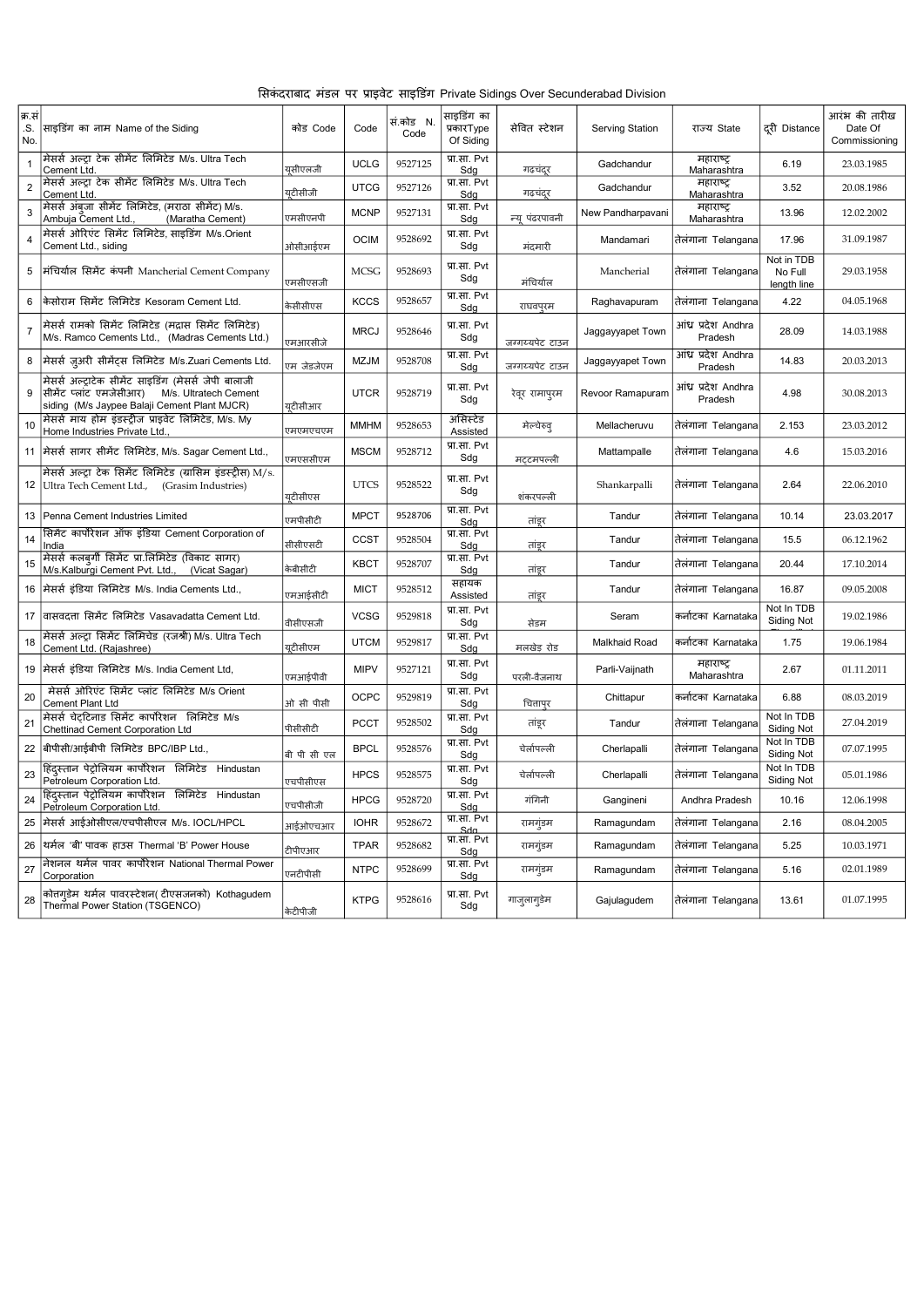| 29 | महाराष्ट्र राज्य बिजली बोर्ड Maharashtra State<br><b>Electricity Board</b>                            | एमएसपी                 | <b>MSPS</b>        | 9527123 | प्रा.सा. Pvt<br>Sdg      | परली वैजनाथ     | Parli Vaijnath                       | महाराष्ट्र<br>Maharashtra | 4.39                                                                                  | 25.11.1969 |
|----|-------------------------------------------------------------------------------------------------------|------------------------|--------------------|---------|--------------------------|-----------------|--------------------------------------|---------------------------|---------------------------------------------------------------------------------------|------------|
| 30 | न्यू महाजनको New MAHAGENCO                                                                            | एनएमवीपी               | <b>NMVP</b>        | 9527114 | प्रा.सा. Pvt<br>Sdq      | परली वैजनाथ     | Parli-Vaijnath                       | महाराष्ट्<br>Maharashtra  | 8.12                                                                                  | 26.04.2007 |
| 31 | वेस्ट्रन कोल फील्ड्स लिमिटेड Western Coal Fields Ltd                                                  | डब्ल्यूसीएफ/<br>एसटीएस | WCF/<br><b>STS</b> | 9527130 | प्रा.सा. Pvt<br>Sdg      | न्य पंढरपावनी   | New Pandharpavani                    | महाराष्ट्र<br>Maharashtra | 8.52                                                                                  | 25.11.1991 |
| 32 | सिंगरेनी कॉलरीस कं.लिमिटेड Singareni Collieries Co.LtD                                                | एमएससीए                | <b>MSCA</b>        | 9528564 | प्रा.सा. Pvt<br>Sdg      | आसिफाबाद        | Asifabad                             | तेलंगाना Telangana        | 3.51                                                                                  | 31.01.2018 |
| 33 | रामकृष्णापुरम माइन्स फर सिंगरेनी कॉलसीस<br>Ramakrishnapuram Mines for Singareni Collieries            | रससीआरएम               | <b>SCRM</b>        | 9528677 | असिस्टेड<br>Assisted     | मंदमारी         | Mandamari                            | तेलंगाना Telangana        | 5.01                                                                                  | 25.08.1977 |
| 34 | लो टेंपरेचर कॉर्बोनाइजेशन प्लांट कॉलरी Low<br>Temperature Carbonisation Plant Colliery                | एलटीसी                 | <b>LTC</b>         | 9528678 | प्रा.सा. Pvt<br>Sdg      | मंचिर्याल       | Manchiryal                           | तेलंगाना Telangana        | 5.87                                                                                  | 06.11.1983 |
| 35 | मेसर्स सिंगरेनी कॉलरीस कंपनी लिमिटेड M/s Singareni<br>Collieries Co.LtD                               | एसटीसीएम               | <b>STCM</b>        | 9528736 | प्रा.सा. Pvt<br>Sdg      | मंचिर्याल       | Manchiryal                           | तेलंगाना Telangana        | साइडिंग सीधी दुरी<br>व विद्युतीकृत<br>नहीं है siding is<br>not TDB And<br>Electrified | 31.07.2018 |
| 36 | मेसर्स सिंगरेनी कॉलरीस कंपनी लिमिटेड M/s Singareni<br>Collieries Co.LtD                               | एसओसीएम                | <b>SOCM</b>        | 9528738 | प्रा.सा. Pvt<br>Sdg      | मंचिर्याल       | Manchiryal                           | तेलंगाना Telangana        | साइडिंग सीधी दरी<br>वं विदयुतीकृत<br>नहीं है siding is<br>not TDB And<br>Electrified  | 03.01.2020 |
| 37 | गोदावरी खनी नं.6 कॉलरी Godavari Khani No.6 Colliery                                                   | जीएक्सएसजी             | <b>GXSG</b>        | 9528684 | प्रा.सा. Pvt<br>Sdg      | रामगृंडम        | Ramagundam                           | तेलंगाना Telangana        | 11.93                                                                                 | 25.11.1976 |
| 38 | गोदावरी खनी नं.1 कॉलरी साइडिंग Godavari Khani No.1<br>Colliery siding                                 | जीओएसजी                | GOSG               | 9528673 | सहायक<br>Assisted        | रामगृंडम        | Ramagundam                           | तेलंगाना Telangana        | 15.65                                                                                 | 15.02.1963 |
| 39 | स्टैटपिट कॉलरी साइडिंग Struttpit Colliery siding.                                                     | एसपीएसजी               | <b>SPSG</b>        | 9528627 | सहायक<br><u>Assisted</u> | कारेपल्ली       | Karepalli                            | तेलंगाना Telangana        | 12.83                                                                                 | 06.12.1962 |
| 40 | रुद्रमपुर इंक्लाइन नं.5 कॉलरी साइडिंग Rudrampur<br>Incline No.5 Colliery siding.                      | आरयुएसजी               | <b>RUSG</b>        | 9528623 | सहायक<br>Assisted        | भद्राचलम रोड    | Bhadrachalam Road तेलंगाना Telangana |                           | 10.55                                                                                 | 16.03.1964 |
| 41 | सेंट्रल स्क्रीनिंग प्लांट कॉलरी Central Screening Plant<br>Colliery                                   | सीएसपी                 | <b>CSPS</b>        | 9528636 | Pvt Sdg                  | मण्गुरु         | Manuguru                             | तेलंगाना Telangana        | 8.1                                                                                   | 30.09.1993 |
| 42 | भारतीय खादय निगम Food Corporation of India                                                            | एफसीआईके               | <b>FCIK</b>        | 9528617 | प्रा.सा. Pvt<br>Sdq      | खम्मम           | Khammam                              | तेलंगाना Telangana        | 1.85                                                                                  | 19.04.1982 |
| 43 | भारतीय खादय निगम Food Corporation of India                                                            | एफसीआईजे               | <b>FCIJ</b>        | 9528655 | प्रा.सा. Pvt<br>Sdg      | जम्मिकंटा       | Jammikunta                           | तेलंगाना Telangana        | 2.6                                                                                   | 09.10.1987 |
| 44 | भारतीय खादय निगम Food Corporation of India                                                            | एफकेएसजी               | <b>FKSG</b>        | 9528597 | प्रा.सा. Pvt<br>Sdg      | काजीपेट         | Kazipet                              | तेलंगाना Telangana        | 2.49                                                                                  | 28.12.1981 |
| 45 | भारतीय खादय निगम Food Corporation of India                                                            | एफसीआईसी               | <b>FCIC</b>        | 9528571 | प्रा.सा. Pvt<br>Sdg      | चेर्लापल्ली     | Cherlapalli                          | तेलंगाना Telangana        | 1.43                                                                                  | 28.04.1982 |
| 46 | भारतीय खादय निगम Food Corporation of India                                                            | सीएफएस                 | <b>CFS</b>         | 9528537 | प्रा.सा. Pvt<br>Sdg      | सनतनगर          | Sanathnagar                          | तेलगाना Telangana         | साइडिंग सीधी दूरी<br>वं विद्युतीकृत<br>नहीं है siding is<br>not TDB And               | 23.12.1960 |
| 47 | एपीएसडब्ल्यूसी साइडिंग नंदकुमार के स्वामित्व में है                                                   | एकएसडब्ल्युसी          | <b>ASWC</b>        | 9528580 | प्रा.सा. Pvt<br>Sdg      | बिबीनगर         | Bibinagar                            | तेलंगाना Telangana        | 1.48                                                                                  | 26.10.2006 |
| 48 | राष्ट्रीय इस्पात निगम लिमिटेड (विशाखपट्टणम स्टील<br>प्लांट) Rashtriya Ispat Nigam Ltd. (Visakhapatnam | आरवीएसजे               | <b>RVSJ</b>        | 9528615 | प्रा.सा. Pvt<br>Sdg      | जग्गय्यपेट टाउन | Jaggayyapet Town                     | तेलंगाना Telangana        | 6.09                                                                                  | 21.02.1991 |
| 49 | नवभारत वेंचर्स लिमिटेड, Navabharat Ventures Ltd.,                                                     | एमएनवीजी               | <b>MNVG</b>        | 9528645 | प्रा.सा. Pvt<br>Sdg      | गजलगडम          | Gajulagudam                          | तेलगाना Telangana         | 10.45                                                                                 | 29.05.2007 |
| 50 | राष्ट्रीय इस्पात निगम लिमिटेड (विशाखपटणम स्टील<br>प्लाट साइडिंग Rashtriya Ispat Nigam Ltd.            | एसएआईके                | <b>SAIK</b>        | 9528615 | प्रा.सा. Pvt<br>Sdg      | कारेपल्ली       | Karepalli                            | तेलंगाना Telangana        | 21.82                                                                                 | 03.03.1989 |
| 51 | भारतीय इस्पात प्राधिकरण लिमिटेड Steel Authority of<br>India Ltd.                                      | एसएआईएन                | SAIN               | 9528542 | प्रा.सा. Pvt<br>Sdg      | नागालपल्ली      | Nagalapalli                          | तेलंगाना Telangana        | 2.39                                                                                  | 19.04.1995 |
| 52 | मेसर्स राष्ट्रीय इस्पात निगम लिमिटेड, (आरआईएनएल)<br>M/s. Rashtriya Ispat Nigam Ltd., (RINL)           | आरआईएनएन               | <b>RINN</b>        | 9528536 | प्रा.सा. Pvt<br>Sdg      | नागालपल्ली      | Nagalapalli                          | तेलंगाना Telangana        | 2.28                                                                                  | 03.03.1989 |
|    | 53  सिकंदराबाद सैन्य साइडिंग Secunderabad Military Siding  एससीएमएस                                   |                        | <b>SCMS</b>        | 9528556 | मिलटरी सा<br>Mlt Sdg     | सिकंदराबाद      | Secunderabad                         | तेलगाना Telangana         | साइडिंग सीधी दूरी<br>व विदयतीकत<br>नहीं है siding is<br>not TDB And<br>Electrified    | 19.02.1986 |
| 54 | मेसर्स सतनगर कॉनकार साइडिंग M/s. Santhnagar<br><b>CONCOR Sidina</b>                                   | सीएसटीएन               | <b>CSTN</b>        | 9528534 | प्रा.सा. Pvt<br>Sda      | सनतनगर          | Santhnagar                           | तेलंगाना Telangana        | 2.04                                                                                  | 01.08.2010 |
|    | 55 सिरपुर पेपर मिल्स लिमिटेड Sirpur Paper Mills Ltd.                                                  | एसपीएमजी               | <b>SPMG</b>        | 9528690 | प्रा.सा. Pvt<br>Sdg      | सिरपुरकागजनगर   | Sirpurkaghaznagar                    | तेलंगाना Telangana        | साइडिंग सीधी दूरी<br>ंव विदयुतीकृत<br>नहीं है siding is<br>not TDB And<br>Electrified | 14.10.1960 |
| 56 | रामागुंडम फर्टिलाइजर्स कॉर्पोरेशन लिमिटेड Ramagundam<br>Fertilizers Corporation Limited               | आरएफसीआर               | <b>RFCR</b>        | 9528734 | प्रा.सा. Pvt<br>Sdg      | रामगुंडम        | Ramagundam                           | तेलंगाना Telangana        | 11.11                                                                                 | 05.01.2021 |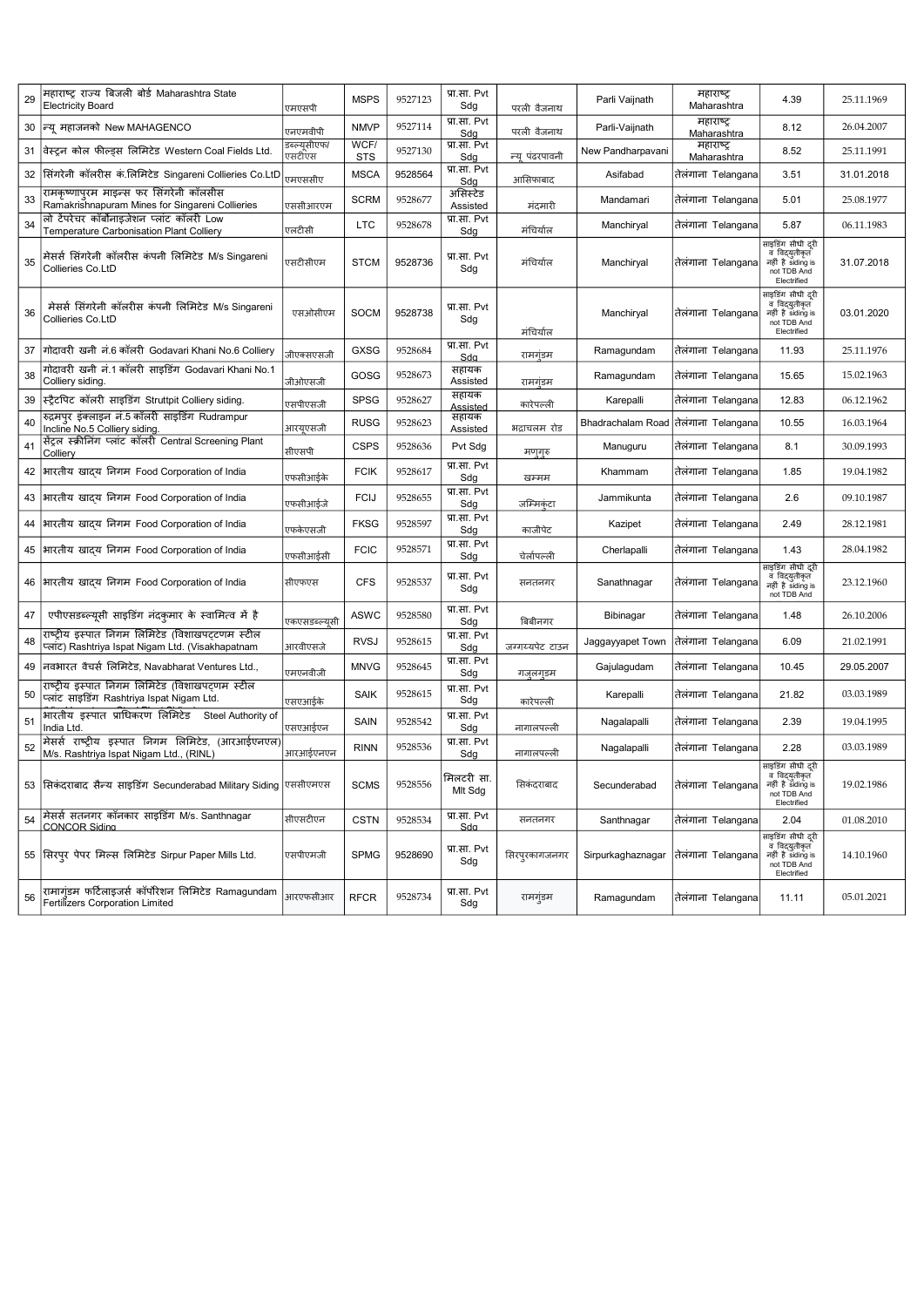|  |  | विजयवाडा मंडल पर प्राइवेट साइडिंग Private Sidings Over Vijayawada Division |  |  |
|--|--|----------------------------------------------------------------------------|--|--|
|  |  |                                                                            |  |  |
|  |  |                                                                            |  |  |
|  |  |                                                                            |  |  |

| क्र.स.<br>S. No. | साइडिंग का नाम Name of the Siding                                                                                                                 | कोड Code                 | सं.कोड<br>N. Code | साइडिंग का<br>प्रकार Type of<br>Siding | सेवित स्टेशन<br>Serving Station        | राज्य State                   | दूरी Distance                          | आरंभ करने की<br>तारीख Date Of<br>Commissioning |
|------------------|---------------------------------------------------------------------------------------------------------------------------------------------------|--------------------------|-------------------|----------------------------------------|----------------------------------------|-------------------------------|----------------------------------------|------------------------------------------------|
| $\mathbf{1}$     | मेसर्स नागार्जुन सीमेंट लिमिटेड M/s. Nagarjuna<br>Cement Ltd.,                                                                                    | एमएनसीके<br><b>MNCK</b>  | 9028799           | असिस्टेड<br>Assisted                   | कोंडपल्ली Kondapalli                   | आंध्रप्रदेश Andhra<br>Pradesh | 4.53                                   | 09.12.2009                                     |
| 2                | मेसर्स रामको सीमेंट्स लि. M/s. Ramco Cements<br>Ltd.                                                                                              | एमआरसीएन<br><b>MRCN</b>  | 9028630           | प्रा.सा. Pvt<br>Sdg                    | नरसिंगपल्ली<br>Narasingapalli          | आंध्रप्रदेश Andhra<br>Pradesh | 2.32                                   | लोग्हSn                                        |
| 3                | मेसर्स माय होम इंडस्ट्रीज प्राइवेट लिमिटेड M/s.<br>My Home Industries Private Ltd.,                                                               | एमएमएचआर<br><b>MMHR</b>  | 9028627           | असिस्टेड<br>Assisted                   | रेगुपालेम Regupalem                    | आंध्रप्रदेश Andhra<br>Pradesh | 3.76                                   | 04.08.2010                                     |
| 4                | आईओसी/बीपीसी एलटीडी IOC/BPC Ltd.                                                                                                                  | आईओसीडी<br><b>IOCD</b>   | 9028801           | प्रा.सा. Pvt<br>Sdg                    | सुरारेड्डीपालेम<br>Surareddipalem      | आंध्रप्रदेश Andhra<br>Pradesh | 1.3                                    | 16.05.1998                                     |
| 5                | एपीजेनको के लिए थर्मल पावर स्टेशन साइडिंग<br>Thermal Power Station Siding for APGENCO                                                             | टीपीएकेTPAK              | 928773            | प्रा.सा. Pvt<br>Sdg                    | कोंडपल्ली Kondapalli                   | आंध्रप्रदेश Andhra<br>Pradesh | 3.73                                   | 01.07.1976                                     |
| 6                | भारतीय खाद्य निगम Food Corporation of India                                                                                                       | एफसीएसटी<br><b>FCST</b>  | 9028637           | प्रा.सा. Pvt<br>Sdg                    | सामलकोटSamalkot                        | आंध्रप्रदेश Andhra<br>Pradesh | 2.84                                   | 13.06.1988                                     |
| 7                | भारतीय खादय निगम Food Corporation of India                                                                                                        | एफसीआईआर<br><b>FCIR</b>  | 9028656           | प्रा.सा. Pvt<br>Sdg                    | राजमंडी<br>Rajahmundry                 | आंध्रप्रदेश Andhra<br>Pradesh | 3.36                                   | 01.05.1989                                     |
| 8                | भारतीय खादय निगम Food Corporation of India                                                                                                        | एफसीबीजी<br><b>FCBG</b>  | 9028582           | प्रा.सा. Pvt<br>Sdg                    | न्यूजवीड़ Nuzvid                       | आंध्रप्रदेश Andhra<br>Pradesh | 1.8                                    | 16.10.1989                                     |
| 9                | भारतीय खादय निगम Food Corporation of India                                                                                                        | एफसीजीवी<br><b>FCGV</b>  | 9028672           | प्रा.सा. Pvt<br>Sdg                    | गुडिवाड़ा Gudivada                     | आंध्रप्रदेश Andhra<br>Pradesh | 4.01                                   | 16.10.1989                                     |
| 10               | भारतीय खादय निगम Food Corporation of India                                                                                                        | एफसीपीए<br><b>FCPA</b>   | 9028657           | प्रा.सा. Pvt<br>Sdg                    | पेन्नाडा अग्रहारम<br>Pennada Agraharam | आंध्रप्रदेश Andhra<br>Pradesh | 2.68                                   | 16.01.1990                                     |
| 11               | भारतीय खादय निगम Food Corporation of India                                                                                                        | एफसीजीएस<br><b>FCGS</b>  | 9028776           | प्रा.सा. Pvt<br>Sdg                    | कष्णा केनाल<br>Krishna Canal           | आंध्रप्रदेश Andhra<br>Pradesh | सीधी दूरी पर नहीं Not in<br><b>TDB</b> | 28.07.1967                                     |
|                  | 12   भारतीय खादय निगम Food Corporation of India                                                                                                   | एफसीआईटी<br><b>FCIT</b>  | 9028694           | प्रा.सा. Pvt<br>Sdg                    | वेंकटाचलम<br>Venkatachalam             | आंध्रप्रदेश Andhra<br>Pradesh | 2.4                                    | 11.05.2004                                     |
| 13               | मेसर्स अखिलेश एग्रो इंडस्ट्रीस लिमिटेड, (एम.<br>वेंकटेश्वर राव एंड अदर्स) M/s. Akhilesha Agro<br>Indusries Ltd., (M.Venkateswara Rao &<br>Others) | एएएफएन<br><b>AAFN</b>    | 9028698           | प्रा.सा. Pvt<br>Sdg                    | नवाबपालेम<br>Nawabpalem                | आंध्रप्रदेश Andhra<br>Pradesh | 1.61                                   | 17.01.2005                                     |
| 14               | एपीएसडब्ल्यूसी द्वारा सेवित मेसर्स भावना साई<br>एसोसिएट्स साइडिंग M/s. Bavana Sai<br>Associates Siding serving APSWC                              | बीएसएयू BSAU             | 9028697           | प्रा.सा. Pvt<br>Sdg                    | उप्प्लूरू Uppaluru                     | आंध्रप्रदेश Andhra<br>Pradesh | 1.41                                   | 03.08.2004                                     |
| 15               | मेसर्स टाटा आयरन एंड स्टील कंपनी साइडिंगM/s.<br>Tata Iron & Steel Co. Siding                                                                      | टीआईएसएमTIS<br>М         | 9028699           | प्रा.सा. Pvt<br>Sdg                    | गन्न्वरम<br>Gannavaram                 | आंध्रप्रदेश Andhra<br>Pradesh | 1.53                                   | 21.07.2005                                     |
| 16               | मेसर्स कोरोमंडल इंटर्नेशनल लिमिटेड, M/s.<br>Coromandel International Ltd                                                                          | पीजीएएफसी<br><b>PGFC</b> | 9028007           | प्रा.सा. Pvt<br>Sdg                    | काकिनाडा पोर्ट<br>Kakinada Port        | आंध्रप्रदेश Andhra<br>Pradesh | 7.34                                   | 03.10.1987                                     |
| 17               | नागार्जुन फर्टिलाइजर्स एंड केमिकल्स लिमिटेड<br>Nagariuna Fertilisers & Chemicals Ltd.                                                             | एनजीएफएसNG<br><b>FS</b>  | 9028013           | प्रा.सा. Pvt<br>Sdg                    | काकिनाडा पोर्ट<br>Kakinada Port        | आंध्रप्रदेश Andhra<br>Pradesh | 5.66                                   | 25.06.1992                                     |
| 18               | मेसर्स कृष्णपट्टणम पोर्ट कंपनी लिमिटेड यार्ड. 1<br>M/s. Krishnapatanam Port Company Ltd.<br>Yard.1                                                | पीकीपीके PKPK            | 9028798           | प्रा.सा. Pvt<br>Sdg                    | कृष्णपट्टणम<br>Krishnapatanam          | आंध्रप्रदेश Andhra<br>Pradesh | 14.45                                  | 04.07.2009                                     |
| 19               | मेसर्स काकिनाडा सी पोर्ट M/s. Kakinada Seaport                                                                                                    | केएसएलके<br><b>KSLK</b>  | 9028695           | प्रा.सा. Pvt<br>Sdg                    | काकिनाडा पोर्ट<br>Kakinada Port        | आंध्रप्रदेश Andhra<br>Pradesh | 6.17                                   | 19.11.2004                                     |
| 20               | ए.पी.डायरी डेवलपमेंट (संगम डेयरी) (क्लोजर<br>नोटिस जारी किया गया) A.P.Dairy Development<br>(Sangam Dairy) (Closure Notice issued)                 | एसडीवाईएस<br>SDYS        | 9028775           | प्रा.सा. Pvt<br>Sdg                    | तेनाली Tenali                          | आंध्रप्रदेश Andhra<br>Pradesh | सीधी दूरी पर नहीं Notin<br><b>TDB</b>  | 27.11.1985                                     |
| 21               | आंध्रा शूगर्स लिमिटेड Andhra Sugars Ltd.                                                                                                          | एएसएलएस<br><b>ASLS</b>   | 9028777           | असिस्टेड<br>Assisted                   | कोव्व्र Kovvuru                        | आंध्रप्रदेश Andhra<br>Pradesh | सीधी दुरी पर नहीं Not in<br><b>TDB</b> | 01.11.1969                                     |
| 22               | आईटीसी (आईएलटीडी) लिमिटेड (क्लोजर नोटिस<br> जारी किया गया) ITC (ILTD) Ltd. (Closure date<br>fixed)                                                | आईटीसीएल<br><b>ITCL</b>  | 9028778           | असिस्टेड<br>Assisted                   | अनपर्ती Anaparthi                      | आंध्रप्रदेश Andhra<br>Pradesh | सीधी दूरी पर नहीं Not in<br>TDB        | 01.01.1975                                     |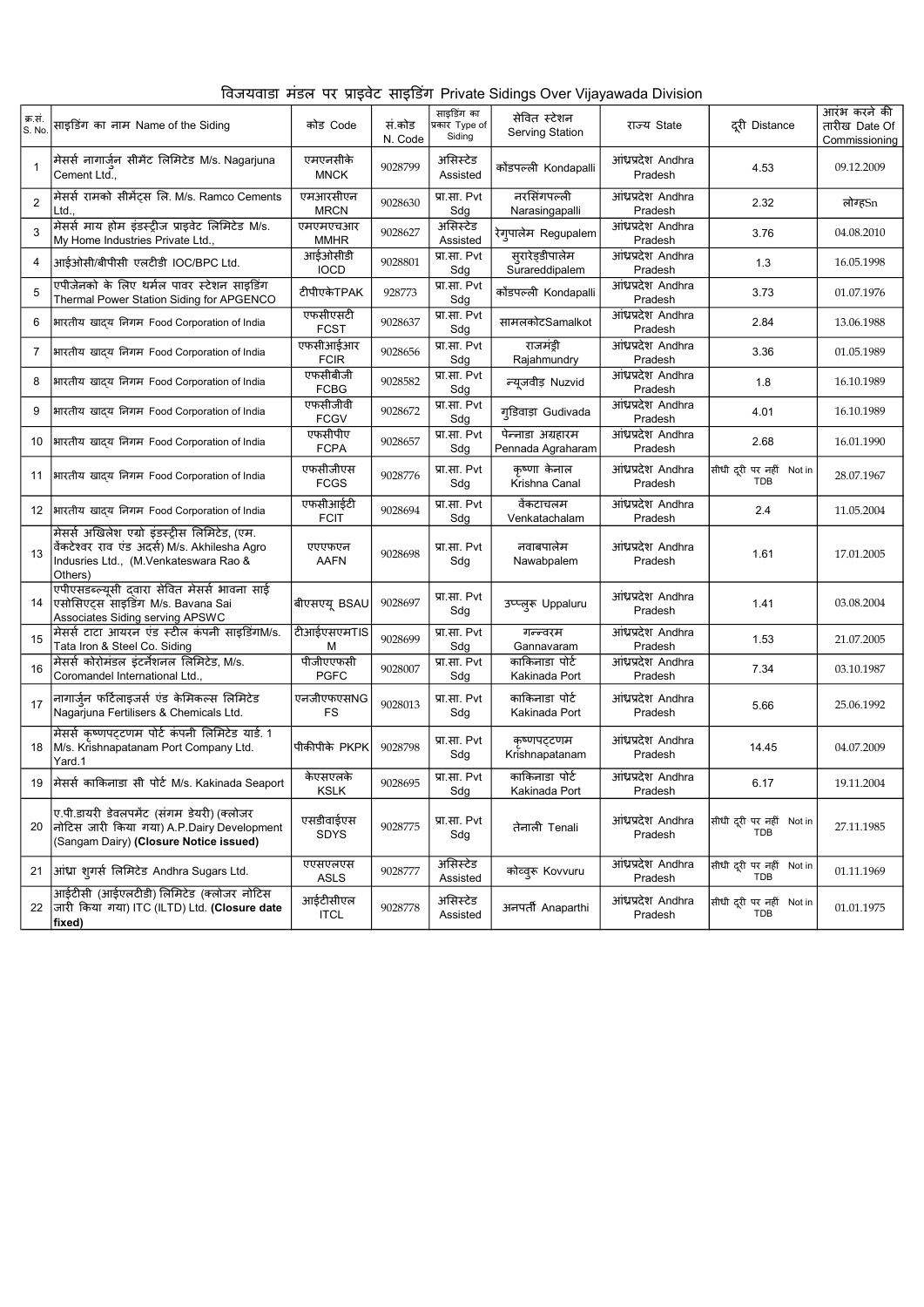|  |  |  |  | गूंतकल मंडल पर प्राइवेट साइडिंग Private Sidings Over Guntakal Division |
|--|--|--|--|------------------------------------------------------------------------|
|--|--|--|--|------------------------------------------------------------------------|

| क्र.सं.<br>S.<br>No. | साइडिंग का नाम Name of the Siding                                                                                                  | कोड़ Code           | सं.कोड<br>N. Code | साइडिंग<br>का प्रकार<br>Type Of<br>Sidina | सेवित स्टेशन<br>Serving Station  | राज्य State                    | दरी Distance                                                                       | आरंभ करने की<br>तारीख Date Of<br>Commissioning |
|----------------------|------------------------------------------------------------------------------------------------------------------------------------|---------------------|-------------------|-------------------------------------------|----------------------------------|--------------------------------|------------------------------------------------------------------------------------|------------------------------------------------|
| $\mathbf{1}$         | मेसर्स पाण्यम सीमेंट्स एंड मिनरल इंडस्ट्रीज लि. M/s. Paniyam Cements & Mineral Industries<br>Ltd                                   | पीसीएमबी PCMB       | 9728624           | प्रा. सा.<br>Pvt Sdg                      | बग्गानपल्ले<br>Bugganapalli      | आंध्र प्रदेश<br>Andhra Pradesh | 2.62                                                                               | 01.08.2016                                     |
| $\overline{2}$       | मेसर्स ज़ुअरी सीमेंट्स लि. M/s. Zuari Cements Ltd.                                                                                 | एम जेडसीवाई MZCY    | 9728537           | प्रा. सा.<br>Pvt Sdg                      | यर्रग्ंटला<br>Yerraguntla        | आंध्र प्रदेश<br>Andhra Pradesh | 7.10                                                                               | 30.10.1986                                     |
| 3                    | मेसर्स भारती सीमेंट कॉर्पोरेशन लिमिटेड M/s. Bharathi Cement Corporation Ltd.,                                                      | एमबीसीवार्ड MBCY    | 9728558           | सहायक<br>Assisted                         | यर्शगुंटला<br>Yerraguntla        | आंध प्रदेश<br>Andhra Pradesh   | 13.45                                                                              | 11.02.2010                                     |
| 4                    | मेसर्स इंडिया सीमेंटस लि. M/s. India Cements Ltd                                                                                   | आईसीएलएस ICLS       | 9728519           | प्रा. सा.<br>Pvt Sda                      | कलमल्ला<br>Kalamalla             | आंध्र प्रदेश<br>Andhra Pradesh | 2.50                                                                               | 29.11.1990                                     |
| 5                    | मेसर्स डालमिया सीमेंट्स (भारत) लिमिटेड M/s. Dalmia Cements (Bharat) Ltd                                                            | एमडीसीएस MDCS       | 9728662           | Assisted                                  | S. Uppalapadu                    | आंध्र प्रदेश<br>Andhra Pradesh | 6.89                                                                               | 02.08.2012                                     |
| 6                    | मेसर्स पेन्ना सीमेंट्स इंडस्ट्रीज लि. M/s. Penna Cements Industries Ltd                                                            | एमपीसीजे MPCJ       | 9728553           | Assisted                                  | जुट्रू Juturu                    | आंध्र प्रदेश<br>Andhra Pradesh | 18.58                                                                              | 05.08.2008                                     |
| $\overline{7}$       | मेसर्स अल्टा टेक सीमेंटस लि. M/s. Ultra Tech Cements Ltd                                                                           | यसीएलजे UCLJ        | 9728585           | प्रा. सा.<br>Pvt Sda                      | जुट्रू Juturu                    | आंध्र प्रदेश<br>Andhra Pradesh | VML 20.70<br><b>KMQA 21.44</b>                                                     | 20.05.1998                                     |
| 8                    | मेसर्स भारत पेट्रोलियम कॉर्पोरेशन लिमिटेड M/s. Bharat Petroleum Corporation Ltd                                                    | एमबीपीजी MBPG       | 9728571           | प्रा. सा.<br>Pvt Sda                      | गती Gooty                        | आंध्र प्रदेश<br>Andhra Pradesh | 3.25                                                                               | 30.01.2014                                     |
| 9                    | हिंदस्तान पेट्रोलियम कॉर्पोरेशन लि. Hindustan Petroleum Corporation Ltd                                                            | एचपीओबी HPOB        | 9728572           | प्रा. सा.<br>Pvt Sda                      | भाकरापेट<br>Bhakarapet           | आंध्र प्रदेश<br>Andhra Pradesh | 3.62                                                                               | 16.12.2014                                     |
| 10                   | एपी जेनको के लिए रायलसीमा थर्मल पावर प्लांट साइडिंग Rayalaseema Thermal Power Plant<br>Siding for APGENCO                          | आरटीपीएम RTPM       | 9728548           | प्रा. सा.<br>Pvt Sda                      | मुद्दनुरू<br>Muddanuru           | आंध्र प्रदेश<br>Andhra Pradesh | 7.86                                                                               | 01.08.1991                                     |
| 11                   | मेसर्स कर्नाटक पावर कॉर्पोरेशन लिमिटेड (आरटीपीएस) M/s. Karnataka Power Corporation Ltd.<br>(RTPS)                                  | केपीसीसी KPCC       | 9729839           | प्रा. सा.<br>Pvt Sda                      | यादलापुर<br>Yadlapur             | कर्नाटका<br>Karnataka          | 4.21                                                                               | 14.05.1982                                     |
| 12                   | यरमरस थर्मल पावर कॉर्पोरेशन Yermares Thermal Power Corporation                                                                     | वार्डटीपीवार्ड YTPY | 9729796           | प्रा. सा.<br>Pvt Sdg                      | यरमरस<br>Yermares                | कर्नाटका<br>Karnataka          | साइडिंग सीधी दूरी व<br>विद्युतीकृत नहीं है<br>siding is not TDB<br>And Electrified | 12.01.2017                                     |
|                      | 13  मेसर्स फुड कॉर्पोरेशन ऑफ इंडिया M/s. Food Corporation of India                                                                 | जीवीएसजी GVSG       | 9728587           | प्रा. सा.<br>Pvt Sdg                      | Timmancherla                     | आंध्र प्रदेश<br>Andhra Pradesh | साइडिंग सीधी दरी व<br>विदयतीकृत नहीं है<br>siding is not TDB<br>And Electrified    | 01.04.1965                                     |
| 14                   | मेसर्स फुड कॉर्पोरेशन ऑफ इंडिया M/s. Food Corporation of India                                                                     | एफसीआईजेड FCIZ      | 9728598           | प्रा. सा.<br>Pvt Sda                      | जंगालपल्ली<br>Zangalapalli       | आंध्र प्रदेश<br>Andhra Pradesh | 3.15                                                                               | 16.03.1989                                     |
| 15                   | मेसर्स जगदीश एंड अदर्स M/s. Jagdish & others                                                                                       | जेओडब्ल्यवाई JOWY   | 9728566           | प्रा. सा.<br>Pvt Sdg                      | येर्पेड़ Yerpedu                 | आंध्र प्रदेश<br>Andhra Pradesh | साइडिंग सीधी दरी व<br>विद्युतीकृत नहीं है<br>siding is not TDB<br>And Electrified  | 08.08.2013                                     |
| 16                   | मेसर्स श्रीकालहस्ती पाइप्स लिमिटेड, (मेसर्स लैंको इंडस्टीज लिमिटेड) M/s. Srikalahasthi Pipes<br>.td., (M/s.Lanco Industries Ltd.,) | एसकेआरजी SKRG       | 9728600           | प्रा. सा.<br>Pvt Sdg                      | राचगन्नेरी<br>Rachagunneri       | आंध्र प्रदेश<br>Andhra Pradesh | साइडिंग सीधी दूरी व<br>विदयुतीकृत नहीं है<br>siding is not TDB<br>And Electrified  | 18.11.1994                                     |
|                      | 17  मेसर्स अरजस स्टील्स प्राइवेट लिमिटेड M/s. Arias Steels Pvt Ltd.                                                                | एससीपीसी ACPC       | 9728522           | प्रा. सा.<br>Pvt Sdg                      | चल्लवारीपल्ली<br>Challavaripalli | आंध प्रदेश<br>Andhra Pradesh   | 3.00                                                                               | 08.04.1986                                     |
| 18                   | मैसर्स एआरवी सीमेंट सोसायटी और एसीसी साइडिंग M/s. ARV Cement Society and ACC Siding                                                | एआरवीवाई ARVY       | 9729837           | प्रा. सा.<br>Pvt Sdg                      | यादलापुर<br>Yadlapur             | कर्नाटका<br>Karnataka          | 4.395                                                                              | 11.06.2010                                     |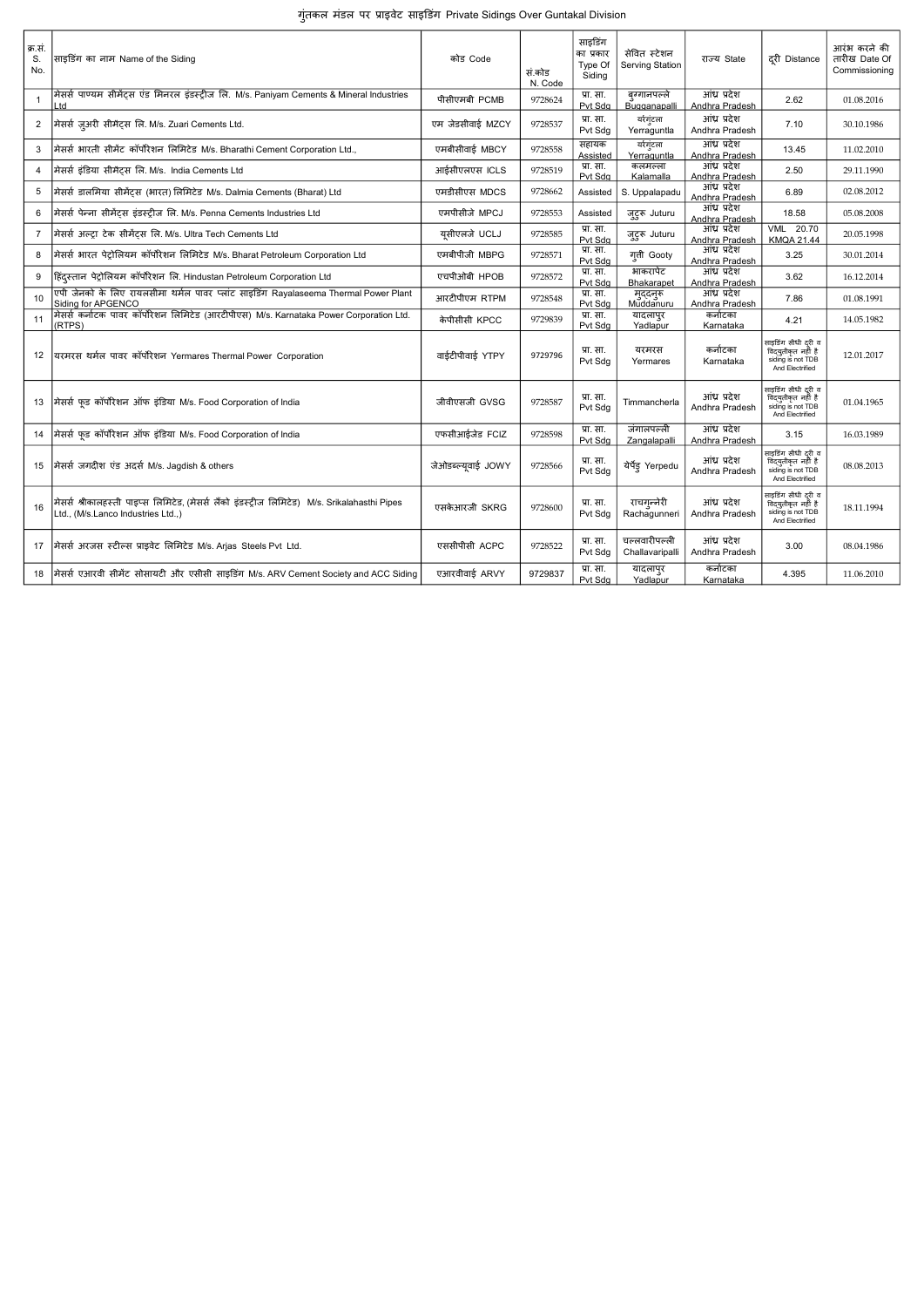| क्र.सं. S.<br>No. | साइडिंग का नाम Name of the Siding                                           | कोड Code                     | सं.कोड<br>N. Code | साइडिंग का<br>प्रकार Type<br>Of Siding        | सेवित स्टेशन<br>Servina<br>Station | राज्य State                    | दूरी<br>Distance | आरंभ करने की<br>तारीख Date Of<br>Commissioning |
|-------------------|-----------------------------------------------------------------------------|------------------------------|-------------------|-----------------------------------------------|------------------------------------|--------------------------------|------------------|------------------------------------------------|
|                   | मेसर्स पेन्ना सीमेंटस इंटस्टिक्स लिमिटेड M/s Penna Cements Intustries Ltd., | एमपीजेपी<br><b>MPJP</b>      | 9128732           | पीवीटी<br>साइडिंग Pvt<br>Sdq                  | Janpahad                           | तेलंगाना<br>Telangana          | 2.28             | 02.08.2012                                     |
| $\overline{2}$    | मेसर्स डेक्कन सीमेंट्स लिमिटेड M/s. Deccan Cements Ltd.                     | एमडीसीजे MDCJ                | 9128733           | पीवीटी<br>साइडिंग Pvt<br>Sdg                  | Janpahad                           | तेलंगाना<br>Telangana          | 3.44             | 03.02.2017                                     |
| 3                 | इंडिया सीमेंटस लिमिटेड, (राशी सीमेंटस लिमिटेड) India Cements Ltd.,          | आईसीएलवी<br><b>ICLV</b>      | 9128734           | पीवीटी<br>साइडिंग Pvt<br>Sdg                  | Vishnupuram                        | तेलंगाना<br>Telangana          | 4.76             | 30.01.2006                                     |
| 4                 | भारतीय खादय निगम Food Corporation of India                                  | एफसीआईएम<br><b>FCIM</b>      | 9128738           | पीवीटी<br>साइडिंग Pvt<br><u>Sdg</u><br>पीवीटी | Miryalaguda                        | तेलंगाना<br>Telangana          | 3.87             | 25.06.1987                                     |
| 5                 | भारतीय खादय निगम Food Corporation of India                                  | पीएफसीआई<br><b>PFCI</b>      | 9128515           | साइडिंग Pvt<br><u>Sdg</u><br>पीवीटी           | Nalgonda                           | तेलंगाना<br>Telangana          | 3.05             | 13.04.1986                                     |
| 6                 | मेसर्स मैटिक्स वेयरहाउसिंग प्रा. लिमिटेड M/s. Matrix Warehousing Pvt. Ltd.  | एमडब्ल्यूएमएस<br><b>MWMS</b> | 9128740           | साइडिंग Pvt<br>Sdg                            | Miryalaguda                        | तेलंगाना<br>Telangana          | 4.1              | 30.05.2005                                     |
| $\overline{7}$    | मिसर्स कॉनकोर साइडिंग M/s. CONCOR Siding                                    | सीएनजीटी<br><b>CNGT</b>      | 9128741           | पीवीटी<br>साइडिंग Pvt<br>Sdg                  | Reddipalem                         | आंध्र प्रदेश<br>Andhra Pradesh | 1.32             | 01.08.2010                                     |

गुंटूर मंडल पर साइडिंगों के नाम Private Sidings Over Guntur Division